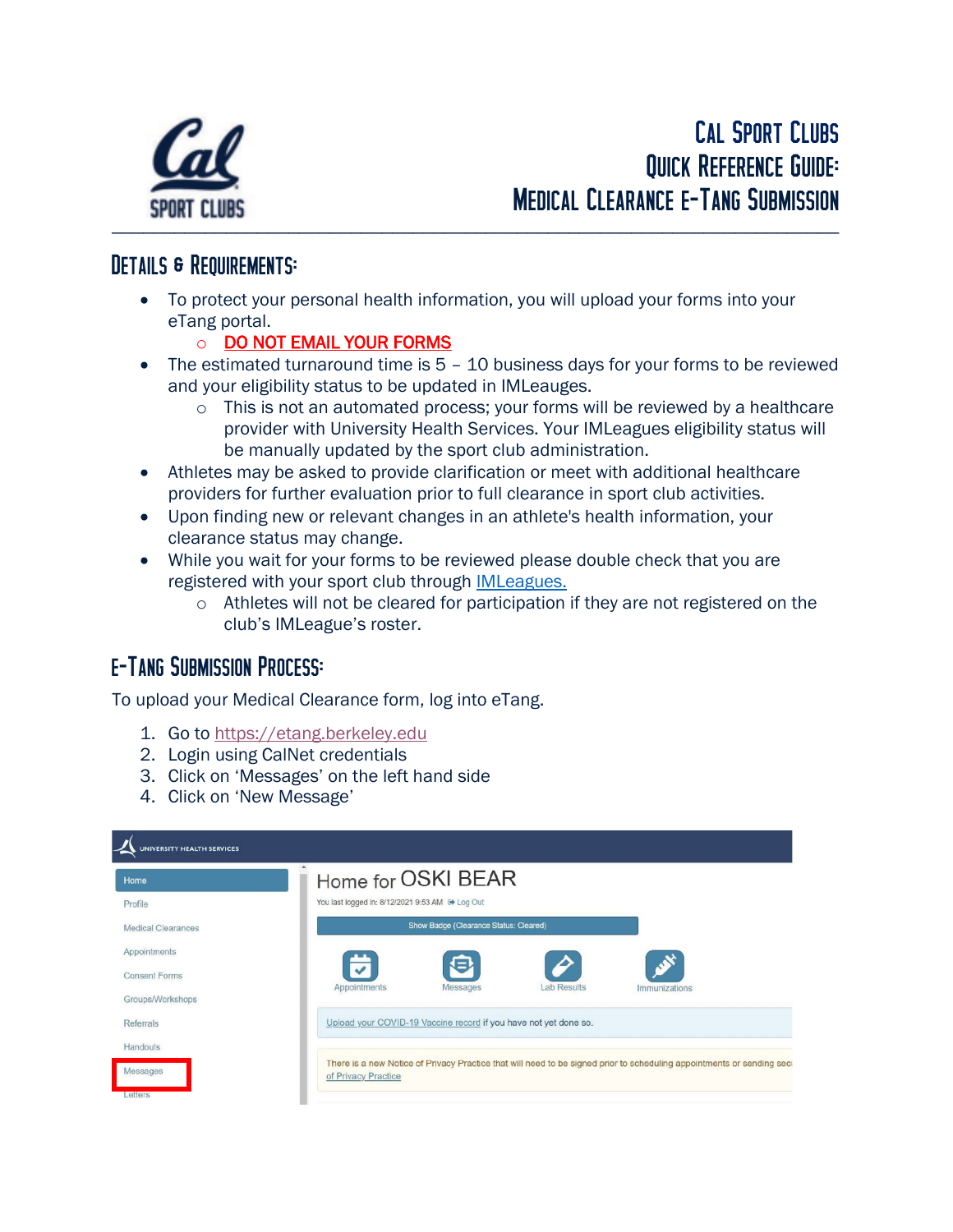| NIVERSITY HEALTH SERVICES |                       |                             |                    | ▲OSKI BEAR-                 |  |
|---------------------------|-----------------------|-----------------------------|--------------------|-----------------------------|--|
| Home                      | Secure Messages Inbox |                             |                    |                             |  |
| Profile                   |                       |                             |                    |                             |  |
| <b>Medical Clearances</b> | New Message           | Refresh                     |                    |                             |  |
| Appointments              | Read                  | From                        | Date               | Subject                     |  |
| <b>Consent Forms</b>      | $\checkmark$          | COMMUNICATIONS, TANG CENTER | 7/21/2021 12:00 AM | Read COVID Test Lab Results |  |

## 5. Under the section "HEALTH RECORDS" Select 'Contact Health Records' and Click on 'CONTINUE'

| <b>UNIVERSITY HEALTH SERVICES</b> |                                                                                                                            |
|-----------------------------------|----------------------------------------------------------------------------------------------------------------------------|
| $\blacktriangle$                  | <b>Lab Tests</b>                                                                                                           |
| Home                              | $\bigcirc$ Order lab tests                                                                                                 |
| Profile                           | <b>Pregnancy Services for Students and SHIP Dependents</b><br>○ Pregnancy Options                                          |
| <b>Medical Clearances</b>         | <b>Physical Therapy</b>                                                                                                    |
| Appointments                      | ◯ Contact Physical Therapy                                                                                                 |
| <b>Consent Forms</b>              | Pharmacy<br>○ Send a medication request to the UHS pharmacy (including birth control)                                      |
| Groups/Workshops                  | <b>Health Records</b>                                                                                                      |
| <b>Referrals</b>                  | • Contact Health Records<br>◯ Submit the Minor Consent Compilance                                                          |
| <b>Handouts</b>                   | Student Health Insurance Office (SHIO)                                                                                     |
| <b>Messages</b>                   | ◯ Contact the Student Health Insurance Plan Office (SHIO)<br>○ Request Student Health Insurance Policy (SHIP) Waiver Forms |
| Letters                           | Cashier                                                                                                                    |
| Downloadable Forms                | $\bigcap$ Contact the Cashier                                                                                              |
| Forms                             | <b>Intercollegiate Athletes</b><br>$\bigcirc$ Intercollegiate Athletes                                                     |
| <b>Survey Forms</b>               | Continue<br>Cancel                                                                                                         |

6. Select 'General Inquiry to Health Records' and 'CONTINUE'